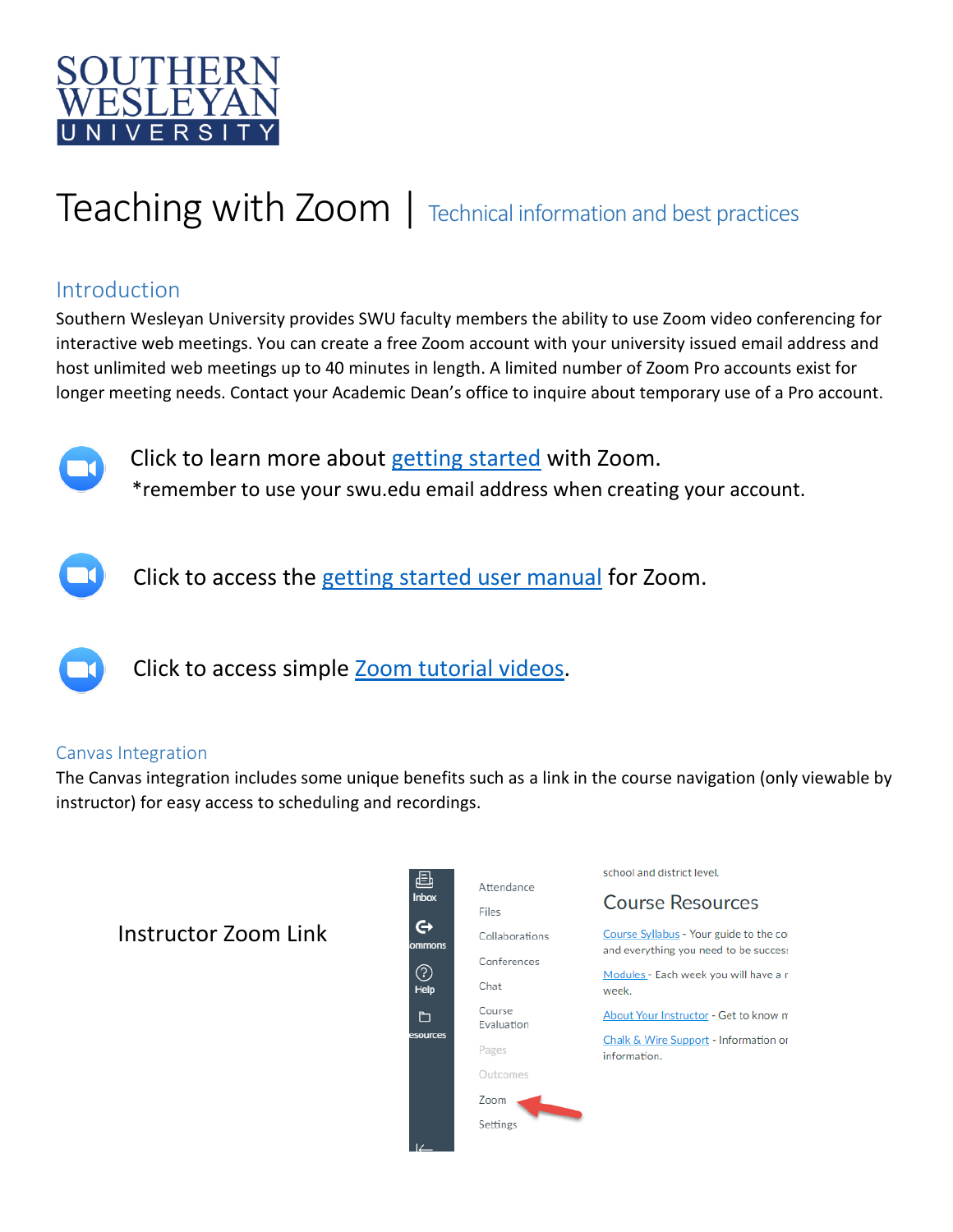# Zoom instructor dashboard in Canvas

| 2017-18 Acad Year - Fall | <b>Upcoming Meetings</b>     | Previous Meetings | My Recordings         | Schedule a New Meeting |                   |       |
|--------------------------|------------------------------|-------------------|-----------------------|------------------------|-------------------|-------|
| Home                     |                              |                   |                       |                        |                   |       |
| Announcements            | Date                         | Time              | <b>Topic</b>          |                        | <b>Meeting ID</b> |       |
| Modules                  | <b>Personal Meeting Room</b> |                   | Personal Meeting Room |                        |                   | Start |
| Syllabus                 |                              |                   |                       |                        |                   |       |
| Assignments              |                              |                   |                       |                        |                   |       |
| Discussions              |                              |                   |                       |                        |                   |       |
| Quizzes                  |                              |                   |                       |                        |                   |       |
| Grades                   |                              |                   |                       |                        |                   |       |
| People                   |                              |                   |                       |                        |                   |       |

When you schedule a Zoom meeting in the Canvas course, students will receive an invitation via Canvas inbox message. Also, an event will be added to the Canvas Calendar with meeting information.



## Best Practices for Teaching with Zoom

## **A video or web conference systems is a great method for bringing local and distant participants together in real-time to provide virtual human interaction. CTE suggests the following best practices:**

Define goals and objectives for the meeting before the meeting starts. Use Canvas to support your teaching. Upload presentation files and handouts to Canvas and link them in the course as a backup if needed.

An effective use of the time includes both lecture and engaging discussion. Since everyone had to schedule time to be there in person, involve everyone throughout the session. A video recording would be more effective for a lecture only session. Give all participants the opportunity to speak at some point, use names, and include presentations by students individually or in groups.

#### **Some tips to keep in mind when sharing your slides or presentation:**

- Use a contrasting color for your font color, such as black lettering on a light-colored background and large font size.
- Schedule some time to test the equipment and visuals out as well as time to practice in the video conference room before the first session.
- Plan for noise reduction. Determine how to structure when students are allowed to talk and share.

#### **During Sessions**

It is helpful if everyone in both sites knows who is who, introduce everyone. Learners will listen actively when they know they will soon be engaged in the content. Activities could include a debate or a role play. Consider breaking learners into groups of at each site. Design group activities around a challenging problem, case, or thought-provoking question connected to specific learning objectives of the course. Sharing your screen can be useful for providing examples and illustrations. Consider integrating Canvas discussion boards to have groups share in writing what they have come up with.